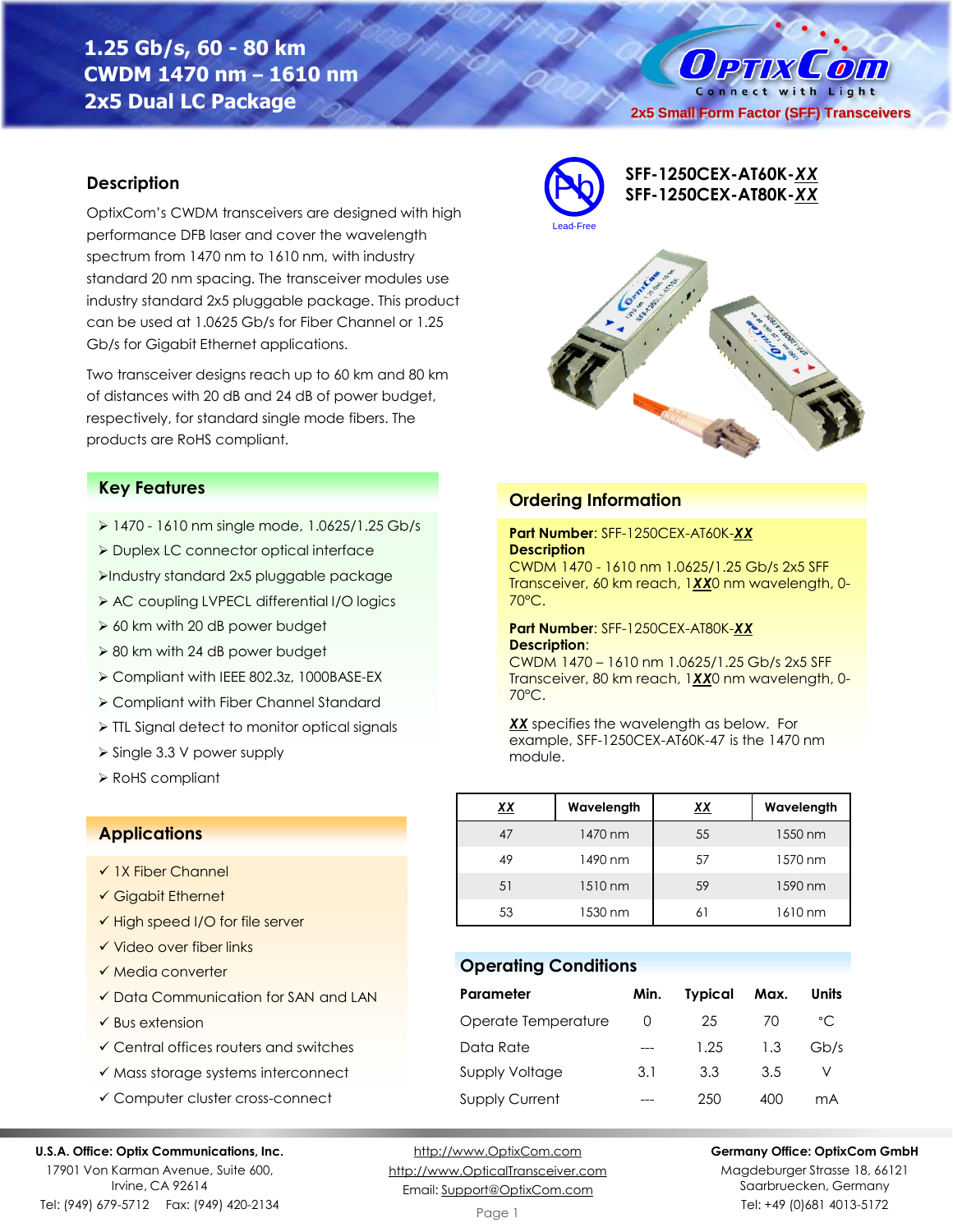

# **Absolute Maximum Ratings**

| Parameter                | Symbol                | Min.   | Max.       | <b>Units</b> |
|--------------------------|-----------------------|--------|------------|--------------|
| Storage Temperature      | Tst                   | $-40$  | 85         | $^{\circ}C$  |
| <b>Supply Voltage</b>    | <b>Vcc</b>            | $-0.5$ | 6.0        | V            |
| Input Voltage            | <b>V<sub>IN</sub></b> | $-0.5$ | <b>Vcc</b> | V            |
| <b>Operating Current</b> | lop                   | ---    | 400        | mA           |
| Output Current           | lo                    |        | 50         | mA           |

# **Transmitter Electro-Optical Characteristics**

| Parameter                                                   | Symbol          | Min.        | <b>Typical</b> | Max.   | <b>Units</b> |
|-------------------------------------------------------------|-----------------|-------------|----------------|--------|--------------|
| Differential Input Voltage <sup>1</sup>                     | $\Delta V$ i    | 0.65        | ---            | 2.0    | $\vee$       |
| Differential Input Impedance <sup>2</sup>                   | Z               |             | 100            |        | ohm          |
| Optical Output Power <sup>3</sup><br>(SFF-1250CEX-AT60K-XX) | $P_{\rm O}$     | $-4$        |                | $+1$   | dBm          |
| Optical Output Power <sup>3</sup><br>(SFF-1250CEX-AT80K-XX) | $P_{\rm O}$     | $\mathbf 0$ | $+2$           | $+5$   | dBm          |
| Center Wavelength - 1470 nm                                 | $\lambda c$     | 1464.5      | 1470           | 1477.5 | nm           |
| Center Wavelength - 1490 nm                                 | $\lambda c$     | 1484.5      | 1490           | 1497.5 | nm           |
| Center Wavelength - 1510 nm                                 | $\lambda c$     | 1504.5      | 1510           | 1517.5 | nm           |
| Center Wavelength - 1530 nm                                 | $\lambda c$     | 1524.5      | 1530           | 1537.5 | nm           |
| Center Wavelength - 1550 nm                                 | $\lambda c$     | 1544.5      | 1550           | 1557.5 | nm           |
| Center Wavelength - 1570 nm                                 | $\lambda c$     | 1564.5      | 1570           | 1577.5 | nm           |
| Center Wavelength - 1590 nm                                 | $\lambda c$     | 1584.5      | 1590           | 1597.5 | nm           |
| Center Wavelength - 1610 nm                                 | $\lambda c$     | 1604.5      | 1610           | 1617.5 | nm           |
| Spectral Width (-20 dB)                                     | $\Delta\lambda$ | $---$       |                | 1      | nm           |
| <b>Extinction Ratio</b>                                     | ET              | 9           |                |        | dB           |
| Side Mode Suppression Ratio                                 | <b>SMSR</b>     | 30          |                |        | dB           |
| Relative Intensity Noise                                    | <b>RIN</b>      | ---         | ---            | $-120$ | dB/Hz        |
| Rise/Fall Time (20% - 80%)                                  | Tr/Tr           |             |                | 260    | ps           |
| <b>Total Jitter</b>                                         | Tj              | ---         |                | 227    | ps           |

### Notes:

- 1. Module is designed for AC coupling. DC voltage will be filtered by internal capacitor.
- 2. Single ended will be 50 ohm for each signal line.
- 3. Output of average coupling optical power into  $9/125 \mu m$  SMF.
- 4. Optical eye diagram is compliant with IEEE 802.3z

# **U.S.A. Office: Optix Communications, Inc.**

17901 Von Karman Avenue, Suite 600, Irvine, CA 92614 Tel: (949) 679-5712 Fax: (949) 420-2134

[http://www.OptixCom.com](http://www.optixcom.com/) [http://www.OpticalTransceiver.com](http://www.optoictech.com/) Email: [Support@OptixCom.com](mailto:Support@optoICtech.com)

#### **Germany Office: OptixCom GmbH**

Magdeburger Strasse 18, 66121 Saarbruecken, Germany Tel: +49 (0)681 4013-5172